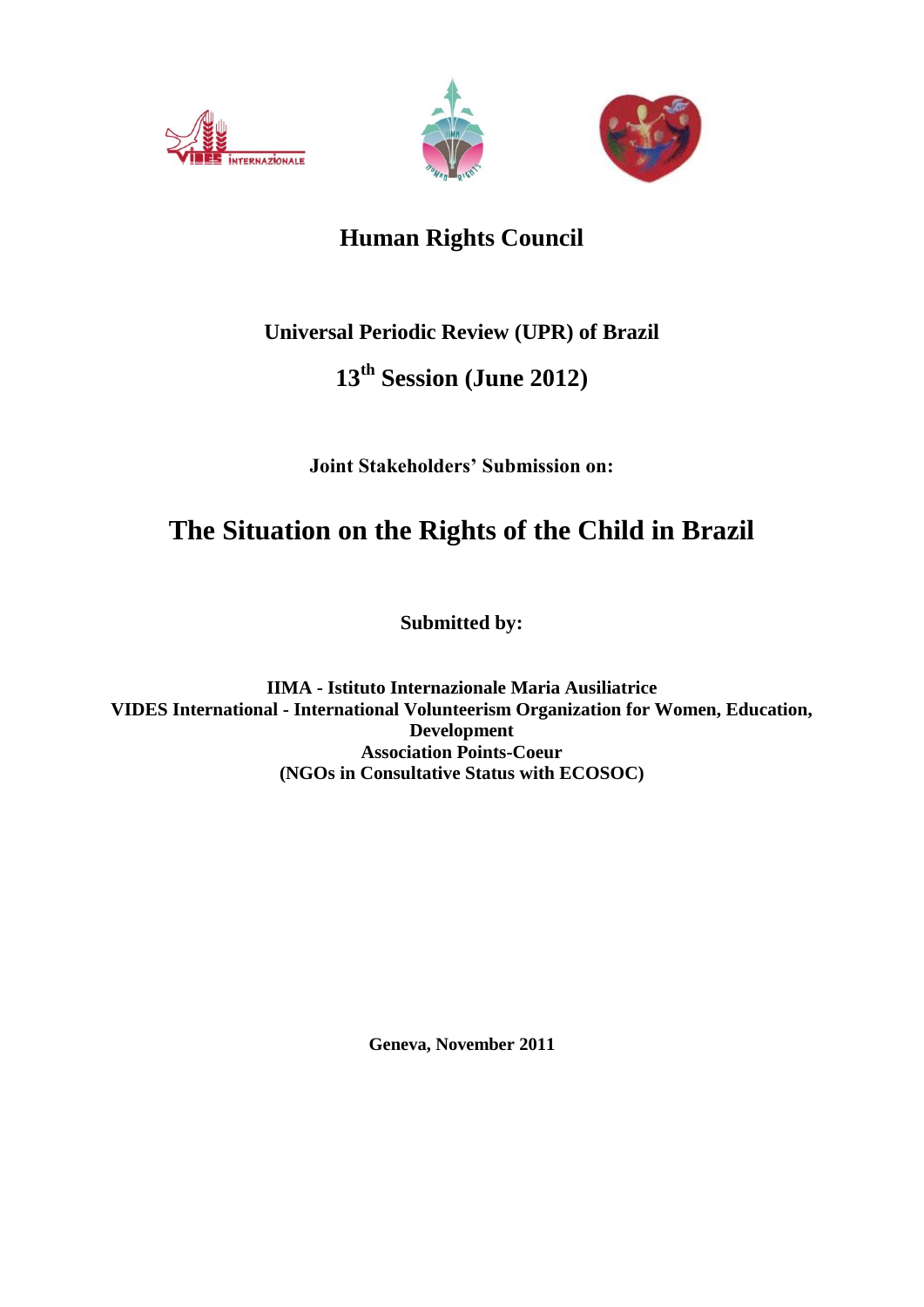#### **I. Introduction**

1. This stakeholders' report is a joint submission of the above-mentioned organizations. The report highlights key concerns related to the **Rights of the Child** in Brazil in the following areas: **right to education, work, health, violence against children and discrimination**. Each section conveys recommendations to the Brazilian Government.

2. The data and information obtained for this submission has came from various sources and includes information from IIMA's members in Brazil who interviewed children and their families, teachers, educators, civil society members and health staff from IIMA communities in cities in the south and southwest of Brazil (Anápolis, Aparecida de Goiânia, Barbacena, Belo Horizonte, Brasilia, Cachoeira do Campo, Contagem, Goiâna, Minas Novas, Ponte Nova, São João del Rei, Silvânia, Uberlândia). Additional information was also provided by VIDES International from Belo Horizonte, and Heart's Home who collected information by the members of village Fazenda do Natal in Simões Filhos (State of Bahia), who interviewed also their relatives (children and their family, educators) leaving in the main city. All information concerned the period from April 2008 to September 2011.

3. **IIMA** is an international NGO in special consultative status with the Economic and Social Council. IIMA is present in 93 countries where it provides education to children and adolescents, particularly the most disadvantaged and vulnerable.

4. **VIDES International** is an international NGO in special consultative status with Economic and Social Council. It was founded in 1987 to promote volunteer service at the local and international levels and protects children and women's rights. VIDES is present in 38 countries worldwide.

5. **Association Points-Coeur** is an international Catholic non-profit organization founded in 1990. The organization is a global network of volunteers who assist, promote the dignity, and form deep, personal bonds with troubled, disadvantaged, and socially isolated individuals in some of the world's most desperate areas. Association Points-Coeur is active on five continents, with 41 centers in 20 countries.

#### **II. Context**

 $\overline{a}$ 

6. Brazil, has a total population of approximately 190 million, including 60 million minors (less then 18 years old) and 51 million youth<sup>1</sup>. This represents about 25 percent of the total Brazilian population. Twenty-eight percent of the Brazilian population lives in poor conditions, of which 45.6 percent are children. Black children or those living in rural areas are the most vulnerable and 70 percent of them live in poverty. For example, in the Region of Semiárido, where approximately 13 million children live, more than 50 percent of children and adolescents are classified as poor.

 $1$  Youth is considered every young person between 15 and 29 years old (Conselho Nacional de Juventude – CONJUVE 2010)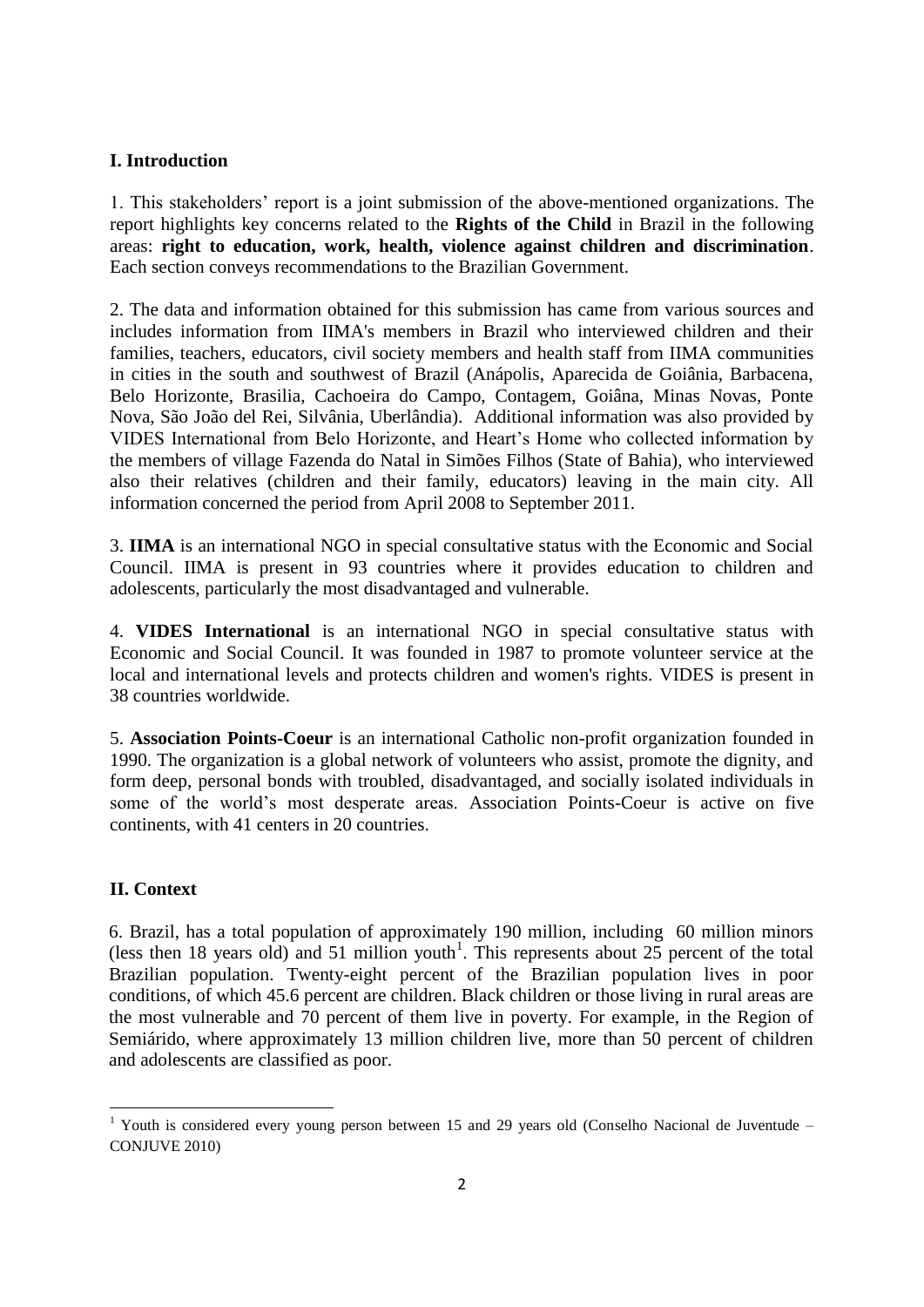#### **III. Birth registration**

7. Despite the decrease in numbers of unregistered children at birth in some regions of Brazil (from 30.3 percent in 1995 to 8.9 percent in 2008), this coalition noted the persistence of high level of unregistered children in the north and northeast of the country (respectively 15 and 20 percent).

#### **IV. Right to education**

8. This NGO coalition welcomes the improvements reached by the Brazilian government in accessing education, in particular for the improvement of attendance rates in primary and secondary education thanks to the increase of the public spending on education in the last years (5.2% of GDP*)*. Brazil highly decentralized the basic education framework, with 26 states, a federal district, and over 5,500 municipal education systems. For this reason the country does not present a uniform situation and many differences exist among regions. While access to education in Brazil has become vastly more equitable over the past 15 years, there is a persistent gap in learning levels and graduation rates between rich and poor, blacks and whites. Brazil's highly decentralized basic education system negatively impacts on education because different states and municipalities implement various, and sometimes controversial, policies. This explains in part the different standards existing among Brazilian municipalities.

9. *Pre-school education.* Approximately one child out of four in Brazil from **4 to 6 years** does not attend pre-school and 64 percent of those belong to poor families.

10. *Primary and lower secondary education.* In Brazil 98 percent of children from **7 to 14 years** attend school. Nevertheless, this ratio is not uniform across the country. In the poorest regions of the country, such as the North and Northeast, only 40 percent of children complete the compulsory and fundamental education, while in the most developed regions, in the South and Southeast this percentage increases to 70 percent. Moreover, in some Northern districts around 535,000 of children do not attend school; 330,000 of them are black.

11. *Upper secondary education***.** Concerning adolescents from age **15 to 17**, 73 percent of adolescents attend this education level. Fifty-nine adolescents out of 100 complete the  $8<sup>th</sup>$ grade and only 40 out of 100 complete intermediate schools. Differing conditions that explain this data includes; social issues (early pregnancy, gang and drug involvement), family instability (unemployment, domestic violence and homelessness), extreme poverty and/or racial discrimination. In fact, there are approximately 300,000 children with adolescent mothers.

12. In general, the enrolment ratio varies greatly from a district to another. Considering adolescents from 15 to 17 years old, we do not register big differences in the large cities (one million or more inhabitants) such as Salvador and Manaus where the enrolment ratios are respectively 88% and 81%. In towns with mid-range populations (from 500,000 - one million inhabitants) as in the case of Santo André, the enrolment ratio for adolescents is stagnant at 87%. In some more difficult areas such as Nova Iguaçu (RJ), Jaboatão dos Guararapes (PE), Maceió (AL) and Duque de Caxias (RJ), we registered less than 80 % of adolescents enrolled in schools. In other towns (populations from 50,000 to 500,000 inhabitants) only São Caetano do Sul registers an enrolment rate of 93%; while all others, Jaru (RO), Sapiranga (RS),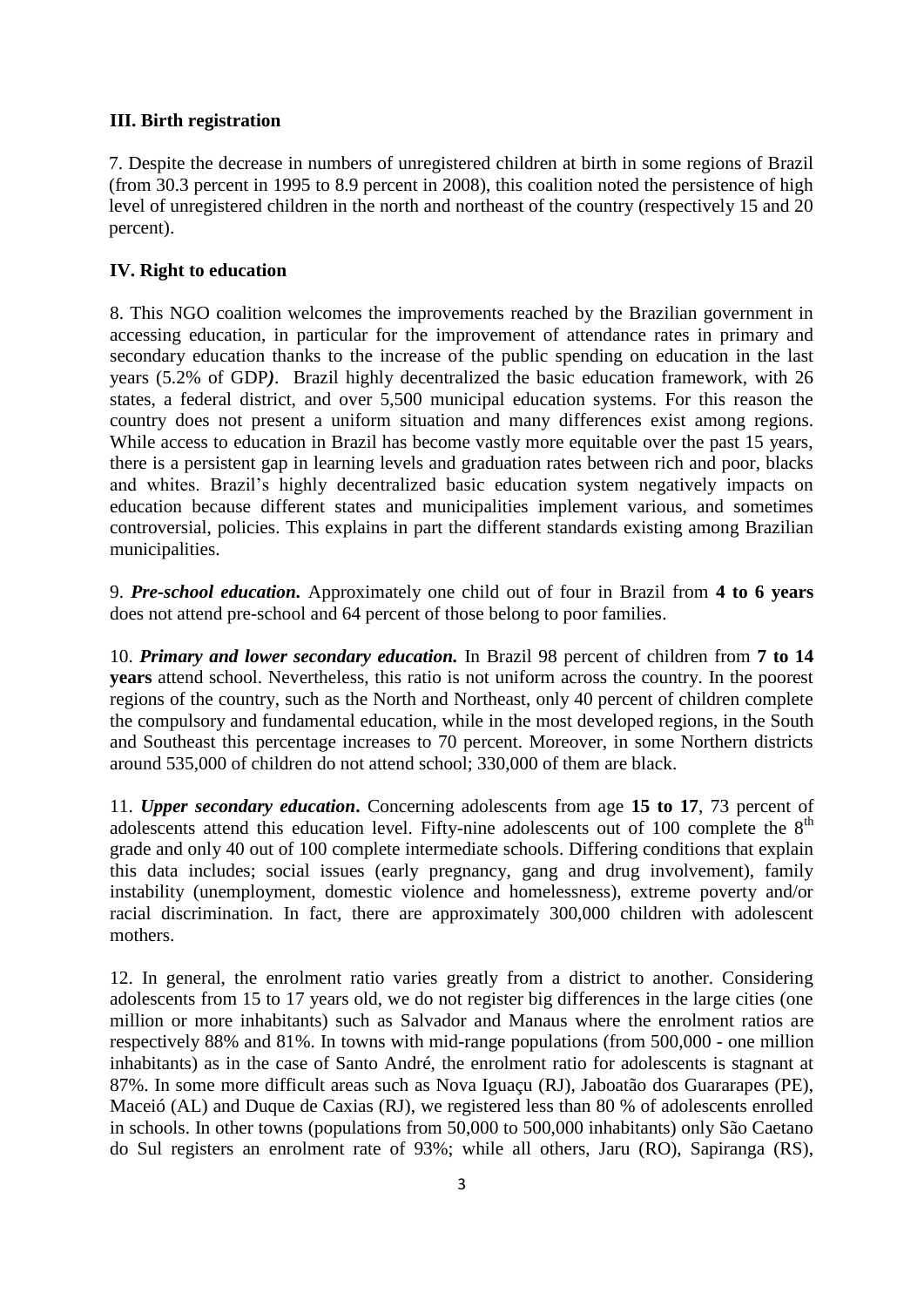Canguçu (RS), Piedade (SP) and Santa Cruz do Capibaribe (PE), register 60% adolescents attending schools. Nevertheless, in little towns (50,000 or less inhabitants) this coalition notes heightened disparities. In fact, in the towns Adamantina (SP), Américo Brasiliense (SP), Salvador das Missões (RS) and Salinas da Margarida (BA), 90% of adolescents are enrolled in schools; while, in Brejetuba (ES), Quixelã (CE), Buritis (RO) and São Francisco do Guaporé (RO) the rate is less than 35%. Moreover, in the 15-17 age bracket girls attend school more than men and a lower percentage of the black population attends intermediate schools in comparison to the white inhabitants.

13. In general Brazil is still quite far from the average learning levels, secondary education completion rates, and student flow efficiency. In secondary education the government has several issues to face such as upgrading the infrastructure, instructional hours, curriculum, qualifications framework and labour market linkages.

14. *Higher education.* More than 16 million youth between **18 and 24 years** attend schools in Brazil<sup>2</sup>. The coalition welcomes the increase of 3 million students enrolled in the last few years at this educational level, even though many differences among the municipalities persist. Within this age bracket there are several countrywide geographical disparities. Attendance of higher education institutions among rural young people is eight times lower than among young people who live in metropolitan areas, as well as the difference between blacks who are always lower than whites. Forty percent of all public secondary schools register very high dropout level. Among those who do not drop out, some invest many years at this level effectively remaining a secondary school student until adulthood. An estimated 44% of Brazilian secondary school students are at least two years over-age for their grade. And fully 15% of all secondary graduates are over age 25 (7 years behind the official graduation age). $3<sup>3</sup>$ 

15. Another major concern related to education is the Brazilian population's **high illiteracy**  level. At the national level the illiteracy rate is around 10% but despite the recent progress reached by the governments this NGO coalition registered some regions where the illiteracy rate remains at 75%; such these regions extend to Melgaço and Anajás (PA), Guaribas (PI), Jordão (AC), São João do Carú (MA), Itamarati (AM) and Caxingó (PI). The majority of people living in these towns (adults and the elderly) are those who did not have access to basic education in their childhood or youth and who are not yet included in the adult literacy programs. Moreover, there is still great inequality between whites and blacks in respect to education. The illiteracy rate among blacks is more than twice the rate among whites.

#### **Discrimination in education**

16. A large disparity in schooling attainment persists between urban and rural children. Discrimination between black and white students is a reality in Brazil. In fact, the average of years of study for black students belonging to the bracket 7-14 years is 3.78 years versus 4.43 of white students. This data suggests that the drop-out and repetition ratios for black students are higher than among whites and reflects the strong impact of racial discrimination on the success of the Brazilian school system.

 $\frac{1}{2}$ 

Instituto Brasileiro de Geografia e Estatistica (IBGE)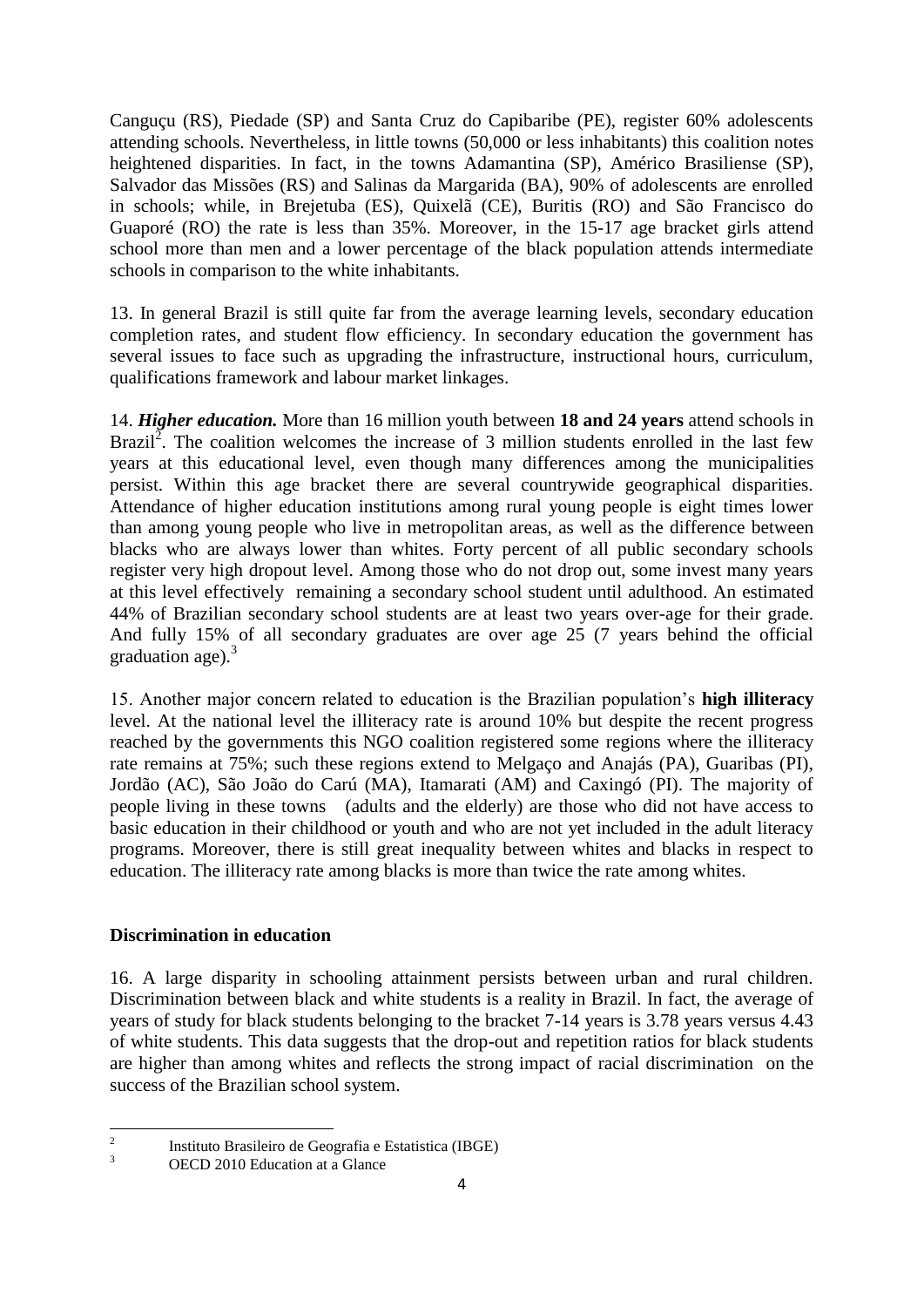17. Another issue of concern is the high repetition rate. In fact, about 13 percent of children repeat a school year. Moreover, children who must repeat a course multiple times are forced to leave school and do not receive coaching or assistance by alternative programs.

18. In general public schools in Brazil are not equipped for children with disabilities. Parents who have children with disabilities are often invited to enrol their child with special needs in a private school. But disabled children belonging to poor families are discriminated against because they cannot have access to private schools that are too expensive for them, so they face financial barriers in their right to education. Moreover, these children are not adequately assisted by the government suffering a lack of medication and the necessary support to travel to health care facilities, which are often far away. All these difficulties worsen their vulnerability.

19. This NGO coalition remain concerned about the high number of children who still live in street situation where they remain vulnerable to abuse, including sexual abuse, and to other forms of exploitation.

#### **Quality education**

20. *Rural areas*. Quality education remains a crucial challenge in Brazil. In particular, regional schools are among the most isolated in the country, often located along tributaries in the rainforest. Several problems in these schools persist such as: low number of teachers forced to work alone in unsuitable buildings; teaching classes composed of several different age groups and a lack of classroom materials. These problems negatively impact on children's capacity to learn who drop out of school early as a result.

Many measures could be taken by the government to implement quality education in rural areas as for example: increasing financial resources to rural schools; providing adequate transportation and teacher training and developing appropriate teaching materials to reflect local realities.

21. *Secondary education*. The lack of quality in secondary education is more evident than in primary level. In fact, in several municipalities, especially in little towns, students are forced to attend school in the evening, generally from 6 to 10 pm because they attend classes in the primary school buildings. In fact, full-day schools at the state level do not exceed 10% of total secondary enrolment. In general, students attend classes without desks, which are inadequate for their size. There is a lack of support facilities and those that exist are rudimentary. Walls are filled with graffiti and there is uneven lighting in the hallways punctuates. Teachers are often late and exhausted because their day jobs. The curriculum, that covers a large number of mandatory courses (including sociology and philosophy, mathematics, physics, chemistry, biology, Portuguese, English and Spanish among others), is impossible to be covered in the limited instructional time.

22. *Teachers.* In Brazil, teaching has become a low-status profession. Teachers are recruited from the bottom third of high-school students. Despite the governmental efforts and reforms at national and local levels teachers conditions and training remain critical. In fact, teachers lack a foundation in teaching methodology and spend much of the class time on routine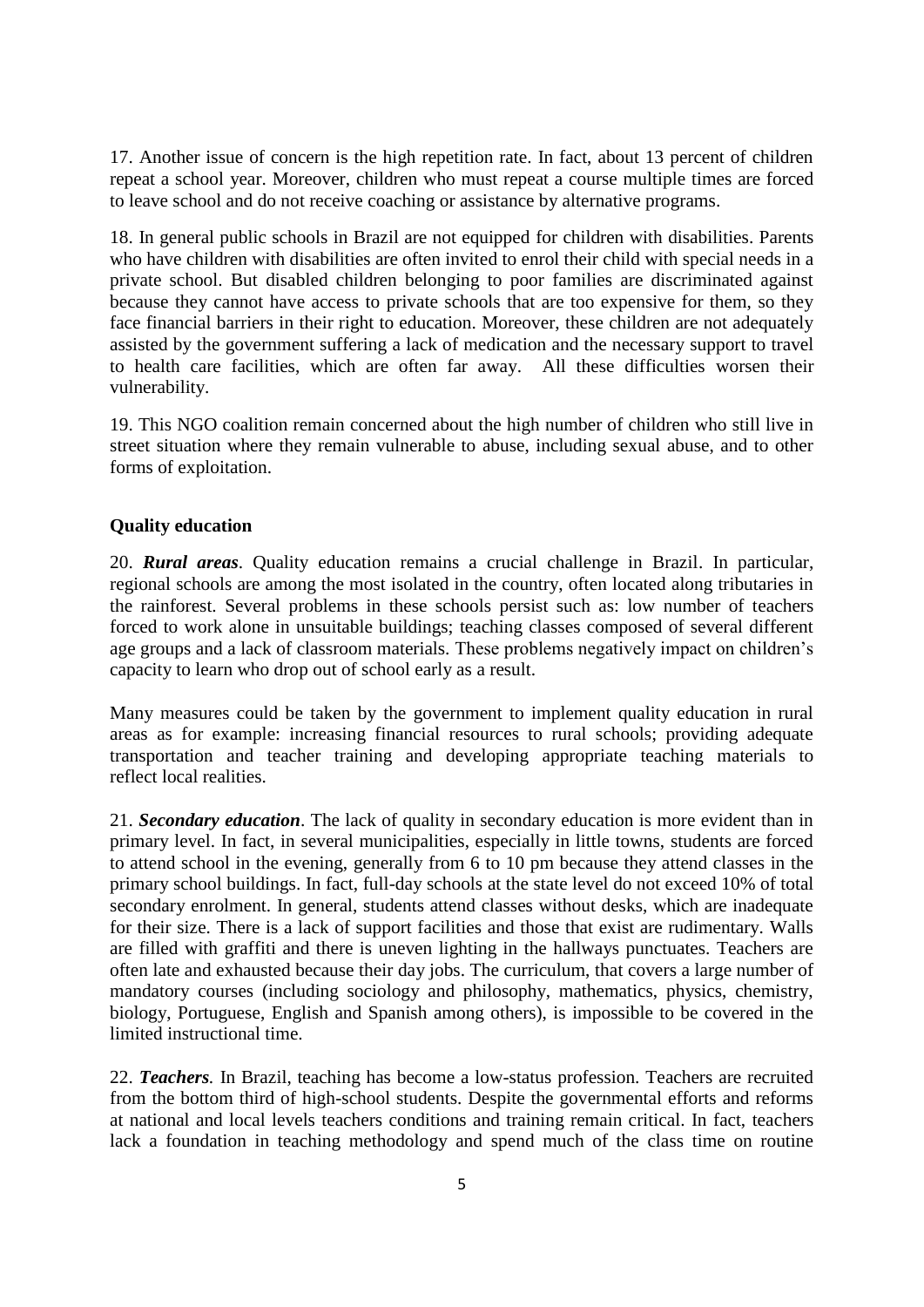classroom processes such as taking attendance and collecting papers. They use theoryoriented courses instead of practice-oriented ones with the result that students are not always actively engaged. Moreover, in Brazil there is a persistent belief among some teachers that poor children cannot learn.

23. *Violence in schools*. One serious issue affecting students, teachers and school directors is the persistence of violence in schools. Some students bring firearms at school. There is no geographical distinction for this phenomenon as it occurs both in rural and urban areas. Students are both sources and victims of violence. There are reports of arson; physical attacks on teachers and bullying of other students. Males are more prone to violent behaviour (17.5 %) than their females (8.9%). At the same time students feel verbally abused and humiliated by teachers through notes and conduct marks. In addition, some teachers employ physical punishment.

#### **Public and private schools**

24. It is important to note that, except for higher education, all the education levels are predominantly in the public sector, in terms of both enrolment and number of schools. The majority of fundamental and intermediate schools are public, in fact only 10 percent of students belonging to wealthy families attend a private school.

25. Despite the uniformity of curricula and programs between public and private schools, private schools have better facilities, more well equipped classrooms, teachers who are better prepared due to continuing training programs and well paid in relation to those in the public sector.

26. On the occasion of the first Universal Periodic Review, Brazil did not commit to taking specific measures to improve the right to education in the country. Despite that, the government accepted to continue and intensify efforts to reduce poverty and social inequality (recommendation 1). This NGO coalition believes that social inequality can be reduced through the improvement of quality education for all. For this reason, we suggest the following recommendations to the Brazilian government in order to implement the right to education:

- a) **Make education equally accessible to all, especially increasing the number of scholarships for students living in vulnerable situations;**
- b) **Increase the completion rate of primary education and ensure that primary education always be free of charge;**
- c) **Increase expenditure on education and ensure the allocation of budgets at all levels, while devising policies that take into account the Committee's General Comment No. 1 on the aims of education;**
- d) **Large investments in the quality of school infrastructure;**
- e) **Strengthen its efforts to improve the quality of education, inter alia, by increasing financial resources to rural schools; providing adequate transportation and teacher training; developing appropriate teaching materials to reflect local**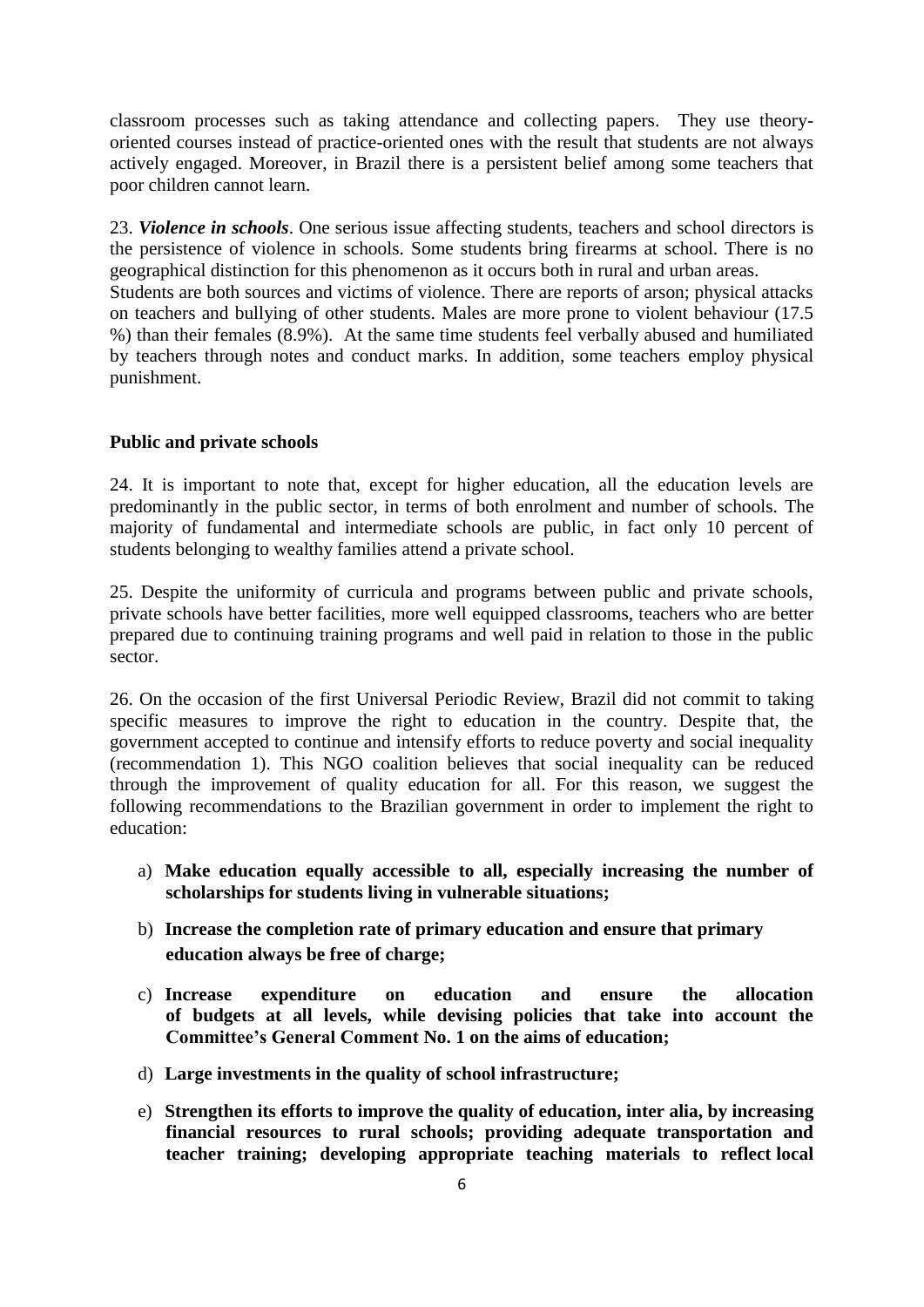**realities;**

- f) **Develop a public-private partnerships to orient the vocational content of the curriculum to skills that are in local demand and supporting more results-driven school management;**
- g) **Take effective and appropriate measures to ensure that street children have access to education, shelter and health care;**
- h) **Establish special education programmes for disabled children and include them in the regular school system to the extent possible;**
- i) **Seek technical cooperation from, inter alia, UNICEF and UNESCO Policy Guidelines on Inclusion in Education as a tool that can help take into account the best interests of the child.**

#### **Indigenous children**

27. Brazil is one of the richest countries for cultural diversity. In fact, it counts more than four-hundred thousand living in three thousand villages, belonging to two-hundred, twentyfive different ethnic groups and speaking more than one-hundred and eighty different languages. They represent only the 0.24 per cent of the total Brazilian population.

28. In 2006, according to a School Census data INEP / MEC 172,591 students attended courses ranging from kindergarten to high school. The census results indicated, there are about 7,000 teachers in 2,836 indigenous schools, 85% of them had Indigenous origins and they educated students, mostly in elementary school. Among these schools, 24 offered high school education, and only 7 had computers.

29. We recognize and welcome the great efforts made by the Brazilian government during the last years in guaranteeing an adequate education to indigenous children. In particular we welcome the work of the General Coordination of Support to Indigenous Schools (CGAEI) aimed at planning public education policy for the Indigenous schools, with emphasis on initial and continuing training of indigenous teachers, the production of educational materials and the dissemination of indigenous issues for schools. In addition, we acknowledge the new school facilities in the indigenous villages, the diffusion of specific educational material and the respect for indigenous traditions and meals at school.

30. Despite the increase number of students in the last years we note the persistence of the following problems:

- low number of indigenous students attending primary education compared to Brasilian-non indigenous children;
- low number of Indigenous students attending high school ;
- lack of school facilities and appropriate equipment in Indigenous areas;
- insufficient number of indigenous teachers, the scope of their training and inadequacy of school materials.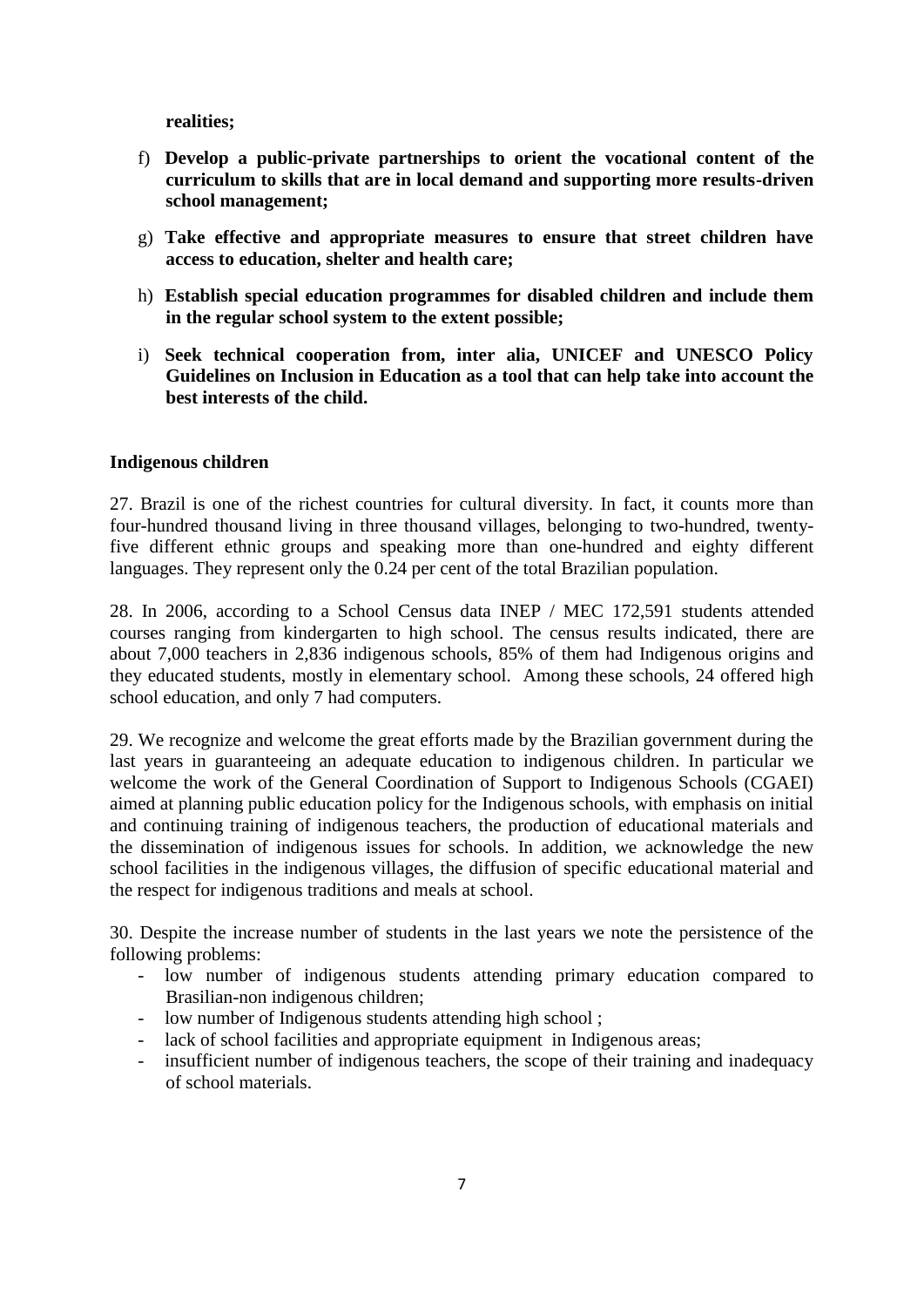#### **Adaptability of education**

31. We note the efforts made by the Brazilian government to implement the Resolution No.3/99, of the National Education Council, which set national guidelines for the indigenous schools and other measures. Articles 6 and 8 of this resolution recognize that "teaching at indigenous schools will be exercised primarily by indigenous teachers from the respective ethnic group they are going to teach" and that "the training of these teachers should be specific, appropriate, and in conjunction with their own schooling".

32. Our research indicates that the non-Indigenous teachers are only 23.5% of all teachers in indigenous schools, while the other 76.5% are Indigenous. The indigenous teachers predominate in four regions of the country, namely North with 82.7%, Northeast, 78.1%, the Midwest with 73.6% and Southeast with 80.6%. Only in the South the number of non-Indigenous teachers is higher than Indigenous teachers with respectively 53.8% and 46.2%.

33. The Brazilian government should do more for indigenous teachers to complete their basic schooling process and provide specific training for upper-level courses. The training must empower teachers to the development of their curricula in order to be able to promote programs in Indigenous schools, considering bilingual education and the use of an orthographic system of their mother tongues; conducting also anthropological research in order to cover traditional knowledge of indigenous societies and the development of a didactic-educational system.

34. It is important that the Brazilian government implement Resolution No.3/99 which states that the training courses for indigenous teachers should emphasize and develop core competencies with respect to knowledge, values, skills and attitudes (Article 7). The resolution also states that teachers should play a leading role in: a) building curricula and school programs; b) producing educational materials themselves; and c) understanding and employing methods of teaching and research. For this reason such training programs for indigenous teachers should be promoted by the national educational system which should take into account these three main goals in order to promote the training of indigenous teachers with technical and financial support, guide, monitor and evaluate the development of actions in the area of progressive training.

35. Unfortunately, in certain and remote areas of the country we note the persistence of an old educational methodology offered to the indigenous peoples. It has been used for many years with the purpose of integrating the Indigenous into the national society, without regard to cultural and linguistic differences. It is an education "in white" from the perspective of bringing the white culture brought to the Indigenous. In other words, the school is essentially a vehicle for indigenous on how to live and be white.

36. In several indigenous communities the search for education, new opportunities and better lives has caused the exodus of Indigenous Youth to the biggest cities, and contributed to several social problems. Included among these is the loss of the native language and indigenous culture and identity.

37. Furthermore, guidelines, objectives, curricula and programs are often inadequate to the reality of indigenous communities. The teaching-learning material used is insufficient and inadequate, hampering the educational activities. Education is often negatively affected by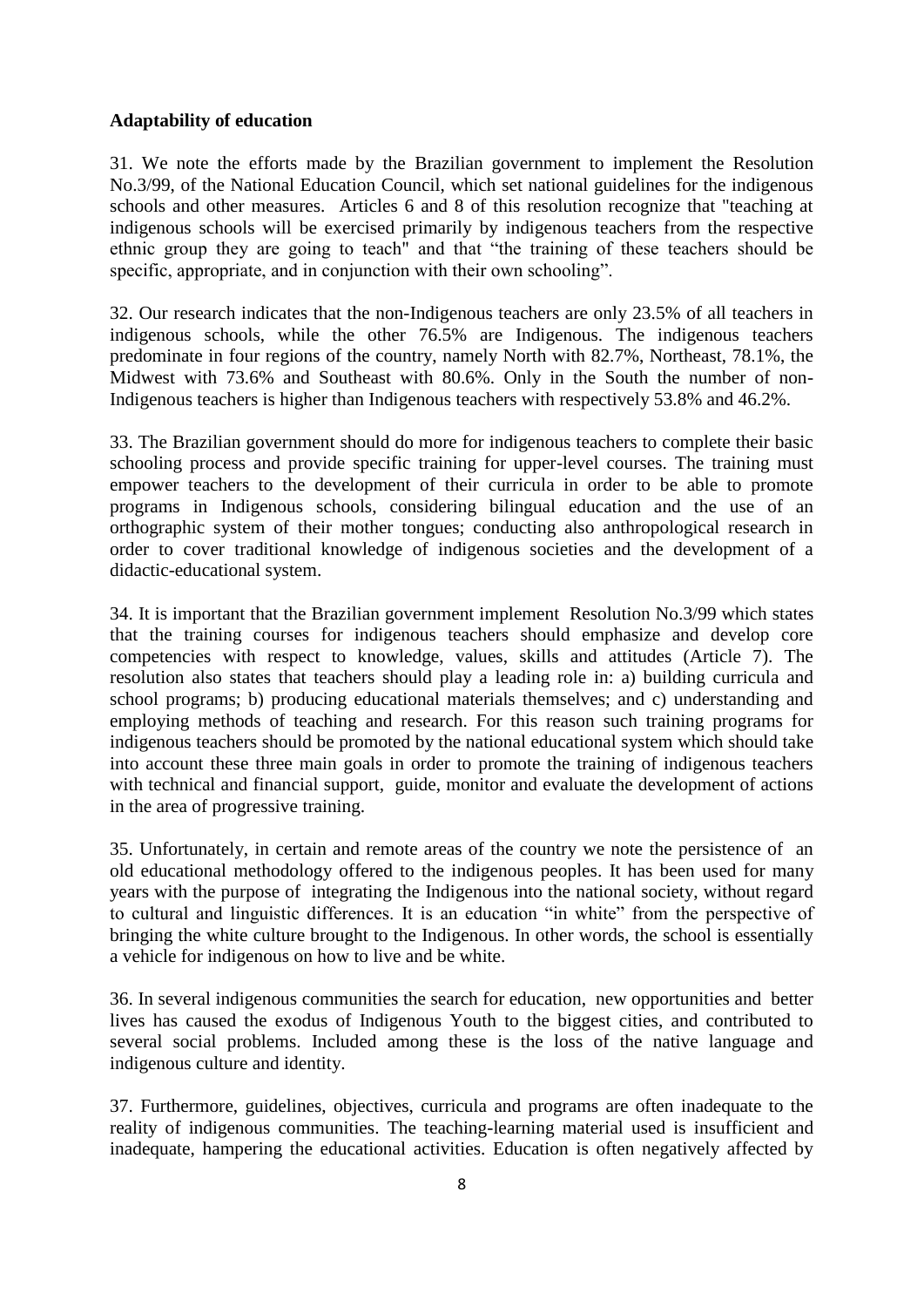discontinued classes due to the insufficient number of fixed teachers in the communities. Other complications are the lack of adequate housing, transportation and food, as well as insufficient training programs for local indigenous teachers who also face language barriers.

38. Two main issues have to be taken into consideration in order to improve indigenous education: a) implementation of appropriate programs based on specific learning methodologies that respond to the specific and special needs of indigenous students, and b) investment in the indigenous educational system through training of human resources and adequate teaching materials.

#### **Discrimination against indigenous people**

39. Indigenous people are often victims of prejudice and discrimination because of their socio-cultural and physical features that distinguish them from other Brazilian population. These discriminations are more frequent in the North of the country where Indigenous people are physically different from other indigenous peoples in the country.

40. Another factor degrading the image of the Indigenous children is associated with prejudices against these people. Included among the prejudices are notions that indigenous people are lazy, thieves, poorly dressed and ill-groomed.

41. These forms of discrimination make indigenous children extremely vulnerable to unwarranted accusations. In white schools they are often the first to be suspected and shoulder the blame when things have gone awry. This and other forms of discrimination contribute to a feeling of inferiority which can seriously affect their social skills.

42. Concerning indigenous children this NGO coalition recommends the Brazilian government to **:**

- **a) Take adequate measures to combat illiteracy and allow all citizens the enjoyment of the right to education ;**
- **b) invest in the indigenous educational system through adequate training of indigenous teachers, allocate resources to provide research to the promotion of teaching materials that best serve the special needs of indigenous students;**
- **c) take adequate measures in order to provide protection for the rights of indigenous children and plan an educational system aimed at preserving their historical and cultural identity, customs, traditions and languages ;**
- **d) Pursue measures to effectively address the limited opportunities for indigenous children by providing training and awareness-raising activities to combat racial discrimination and eliminate structural inequalities.**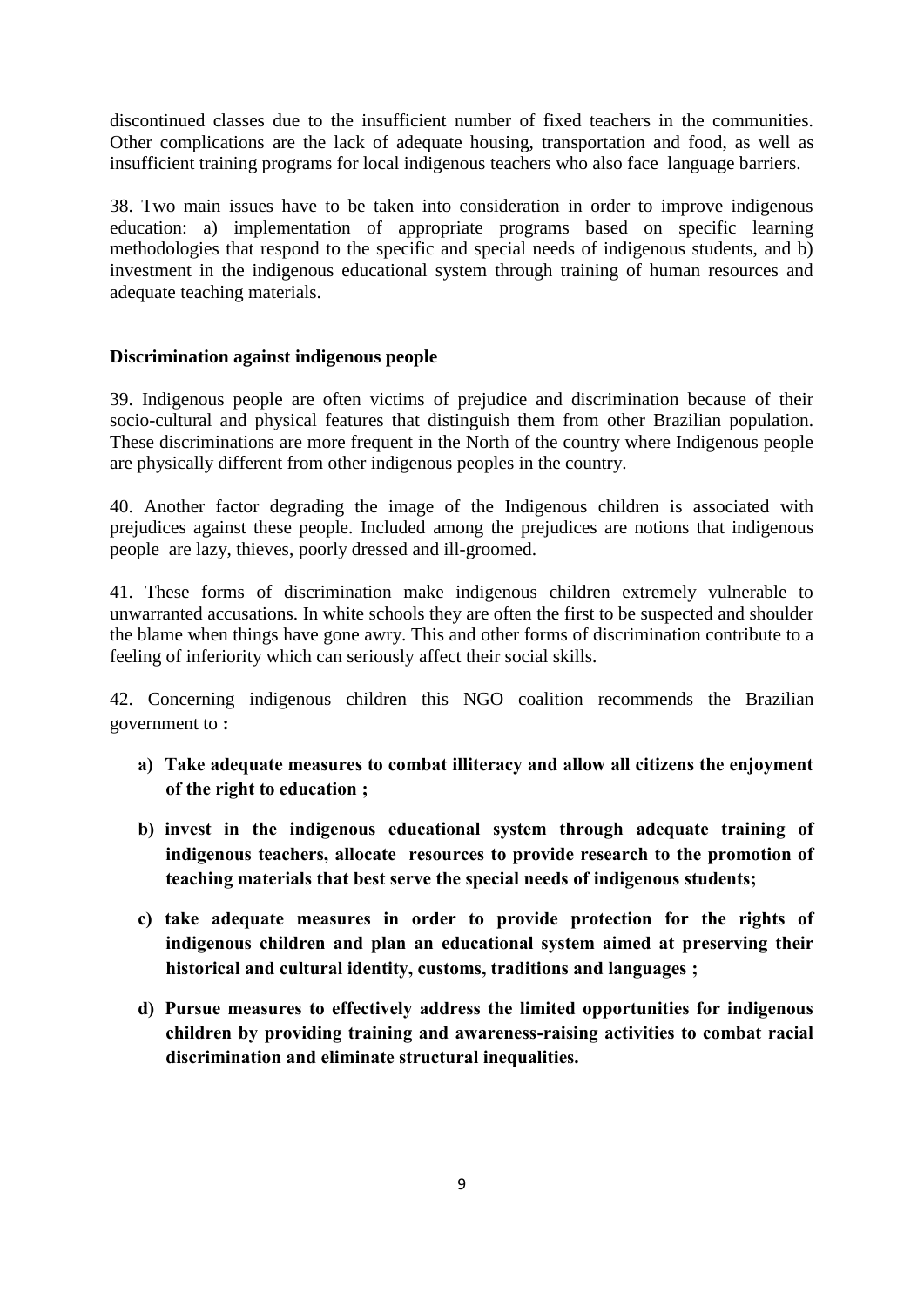#### **V. Economic and sexual exploitation of children**

43. In Brazil, there is an authoritarian relationship between adults and children and adolescents. Children and adolescents are often subject to adult authority. Article 20 of the Brazilian Constitution forbids boys and girls under 16 from employment in work. Despite the progress and the reduction of child exploitation, this NGO coalition registers children between the ages of 10 and 12 years, who are forced to leave the school to find a work in order to help their families. In 2011, despite the measures taken to monitor child labour, we found an increase in the number of children who were no longer attending school but instead were found in the streets or in public transportation.

44. Generally, children and adolescents belonging to poor and disadvantaged families are involved in the labour market at a young age. Other vulnerable groups are blacks and mulattos. Approximately 600,000 children and adolescents work in the country, 10 percent of them are aged 15 to 17 years and 5 percent from 10 to 17. In general young girls are more involved in domestic works and the sexual market, while boys are involved in criminality especially drug trafficking. Children and adolescents sexually exploited suffer from moral, physical, psychological problems because they are deprived of their dignity. Sexual exploitation occurs both in family and extra family contexts.

45. Concerning economic and sexual exploitation this NGO coalition recommends the Brazilian government to :

- **a) Ratify the Convention on Decent Work for Domestic Workers and undertake more efforts to comply with its obligations in labor regulations.**
- **b) Support income-generating initiatives for disadvantaged families in order to eradicate child labour;**
- **c) Provide former child workers with appropriate recovery and educational opportunities;**
- **d) Take appropriate measures to eradicate sexual exploitation and prosecute and impose appropriate sanctions on any perpetrator of the alleged violations;**
- **e) Implement the CESCR recommendation to provide protection to victims of sexual exploitation and trafficking, especially prevention, social reintegration, access to health care and psychological assistance in a culturally appropriate and coordinated manner, including by enhancing cooperation with non-governmental organizations and with neighbouring countries; and adolescents should be established.**

#### **VI. Right to work**

46. In Brazil youth aged 15 to 24 form 21.5 percent of the total Brazilian population. Brazil has the highest percentage of young people in the world. Youth do not have the same opportunity to access the labour market. Different reasons can explain these disparities among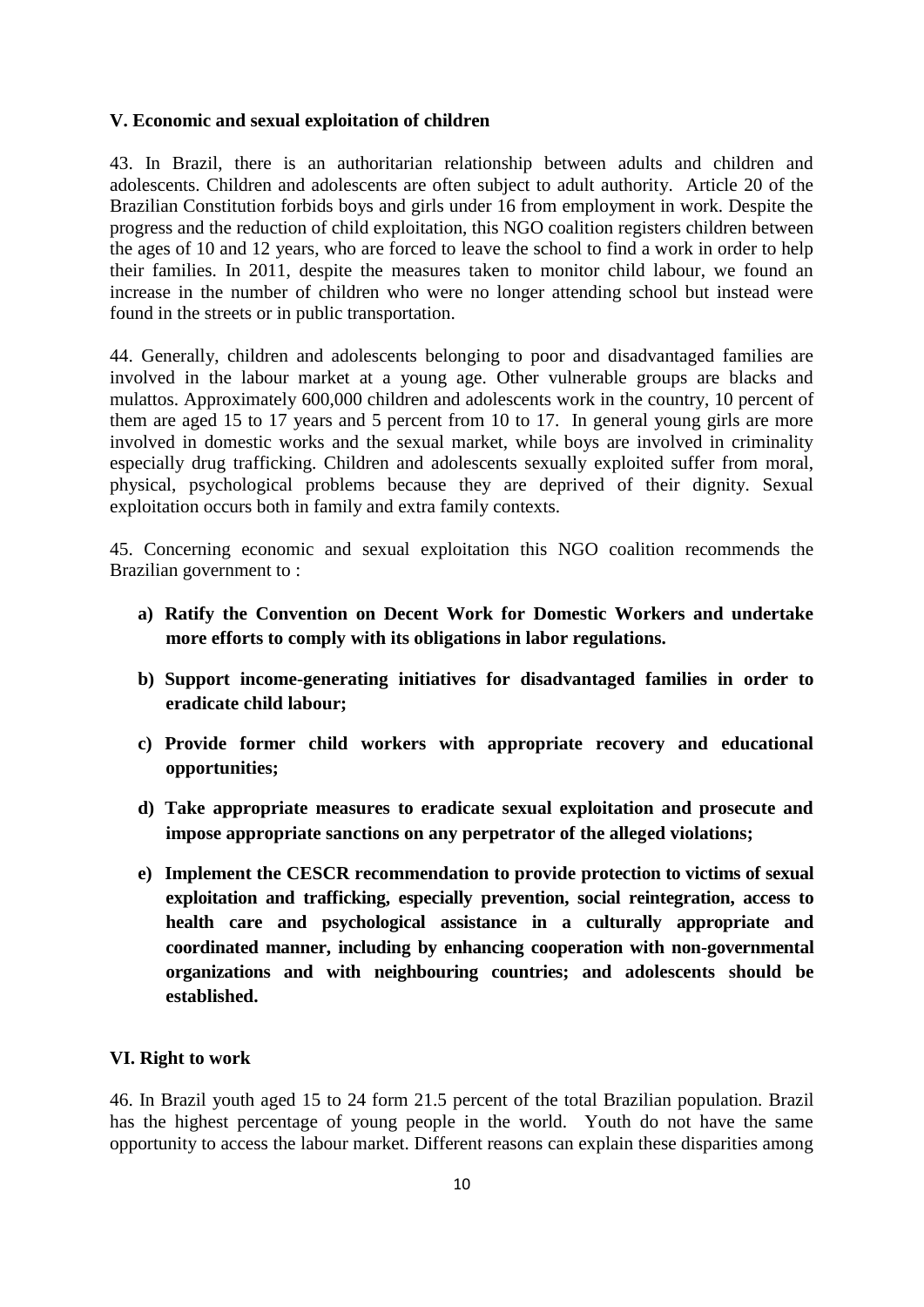groups: racial discrimination, gender discrimination, educational level and the family situation.

47. With respect to disparities between poor and rich groups, youth belonging to poorest families have more difficulties both to accessing the formal labour market and obtaining an adequate salary. While the official unemployment rate in Brazil was 6.1 percent in January 2011, 14 percent of unemployed belong to the 15-24 age bracket. Among this subgroup, 26.2 percent belong to poor families and 11.6 percent to wealthy ones. Furthermore, poor workers are often not regularly registered in the formal register of workers. Of the 41.4 percent of poor workers 74.3 percent are registered, while this percentage is 77.1 percent for rich workers group.

48. People living in extreme poverty either have no access to work or who have poor working conditions where they are employed. In particular this NGO coalition remains concerned about people, especially young women, who migrate internally from the same state or other states in the northeast region in search of better living conditions. They work in poor conditions and never receive health insurance, vacation, or retirement.

49. Moreover, young people living in difficult situations because of the lack of a family context (death or separation of parents, those from juvenile facilities) experience great difficulties in the labor market due to both a lack of training and a lack of self-confidence.

50. With respect to youth living in urban or rural areas, the data indicates there are fewer young people in rural areas compared to urban, (15.4 percent and 84.6 percent respectively). In fact, rural people have a tendency to migrate to urban centres in order to search for better opportunities. Unfortunately, urban areas are not able to respond to the increasing influx of people from rural areas. One consequence of this increased supply of labour is that migrating youth are often part of the informal market lacking adequate salary. The lack of skills and education causes many of those from disadvantaged families to remain unemployed. Another consequence is a strain on social services and public assistance

51. Moreover, blacks have salary levels that are 50% lower than whites because of their lower educational level and of racial discrimination.

52. Persons with disabilities still suffer discrimination in access to employment despite the quotas for the employment of persons with disabilities in both the public and private sectors.

53. Other discrimination can be found between women and men and those with lacking information technology skills.

54. With respect to the right to work we suggest the following recommendations to the Brazilian government:

**a) Strengthen legal and institutional mechanisms aimed at combating discrimination in the field of employment and facilitating equal access to employment opportunities for women and for persons belonging to racial, ethnic and national minorities;**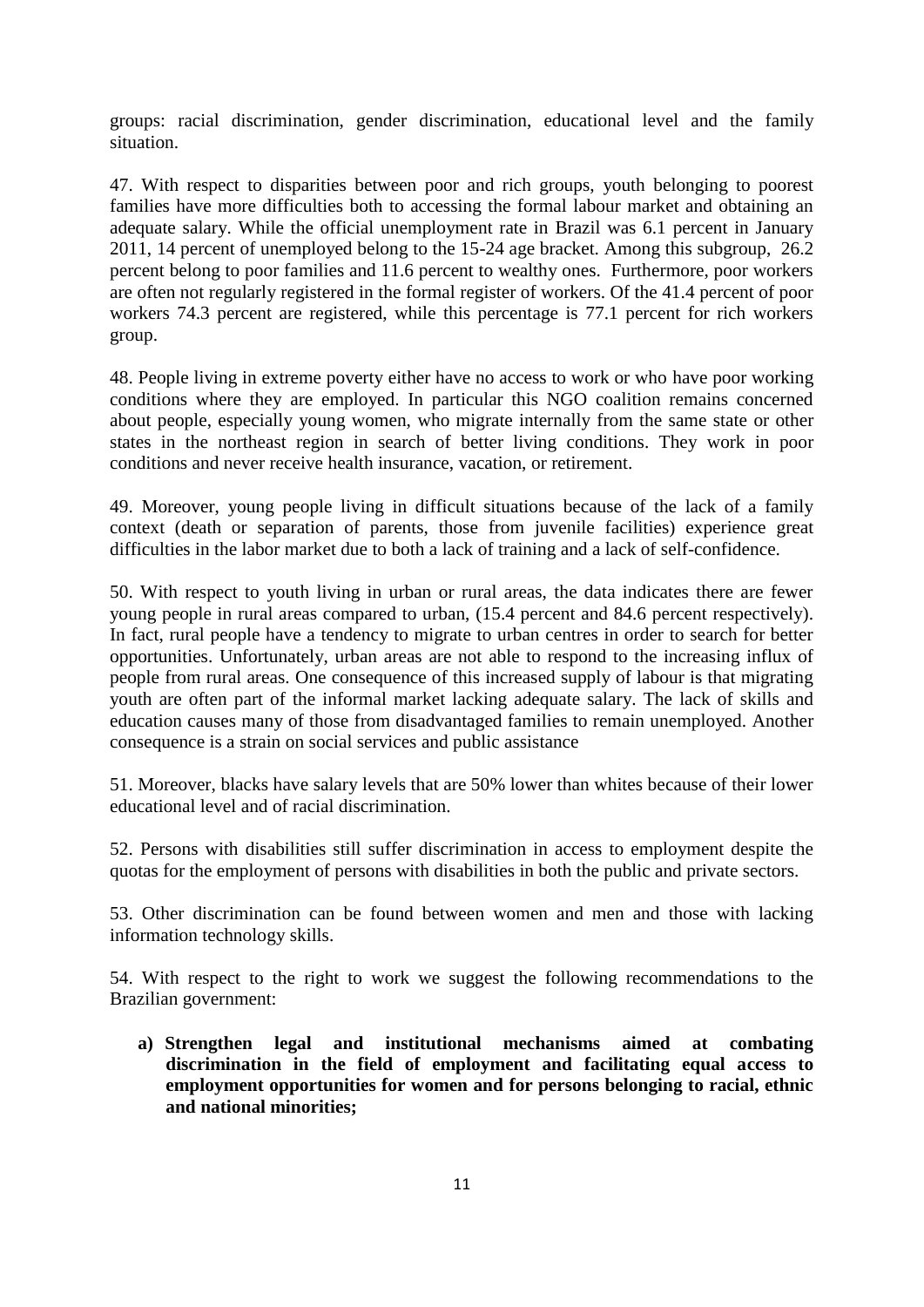- **b) Initiate policies which support the employment of vulnerable groups, young people returning from drug treatment centers, and people with disabilities;**
- **c) Provide to youth, especially attending technical and higher education, professional training oriented to the needs of the labor market.**

#### **VII. Right to Health**

55. **Alcohol and drug addictions.** Children and adolescents in Brazil are deeply involved in cigarettes, cigars, alcohol and drug consumption. The average age at which children acquire addictive habits is less than 13 years of age. In general young boys are more involved than their young girls. Generally children who smoke are more vulnerable to the early alcohol abuse and drug addiction. In general 71.4 percent of children and adolescents admit to drinking alcohol. Moreover, students of public schools are more influenced compared to their colleagues of private schools.

56. Drug addiction is a very serious issue in Brazil. Cannabis is the most common illegal drug in the country and 18 percent of adolescents aged 15 years admitted to using it. In general boys prefer cannabis and crack cocaine while girls prefer amphetamines and anxiolytics. Other drugs are consumed by youth include cola, popper, and ecstasy.

57. Since 2010, crack cocaine has become the cheapest and most popular drug for young people. In Salvador da Bahia, the number of deaths related to drug sales reached more than 1,000 in June 2010. Police raids are commonly conducted to kill the leaders of drug trafficking groups. Despite these raids, the groups are reconstituted quickly after the death of their leaders, therefore rendering this method inefficient.

58. **Early pregnancy**. Despite the governmental efforts and public campaigns aimed at reducing early pregnancies in the country, this NGO coalition is concerned by the high rates of early pregnancy that mainly affect the socially underprivileged segments of the society.

59. **Suicide.** In the last years in Brazil we registered an increased number of suicides (4.5 suicides every 100,000 persons). This problem affects many vulnerable groups of the Brazilian population such as youth, indigenous, elderly people, workers in the agriculture sector, very young pregnant girls, especially living in the streets. Porto Alegre has the highest incidence of male suicides with 16 suicides every 100,000 men.

60. **Murders**. In 2009 around 45,000 youth aged from 15 to 24 years were killed in Brazil. Most of them live in vulnerable situations and lack of education, food, housing, work, and health. Often they were drug addicts.

61. **Violence against children**. About 9.5 percent of children in school aged were victims of violence in a family context. This percentage is higher in disadvantaged families, living in rural areas.

62. Concerning the right to health this NGO coalition recommends the Brazilian government to: